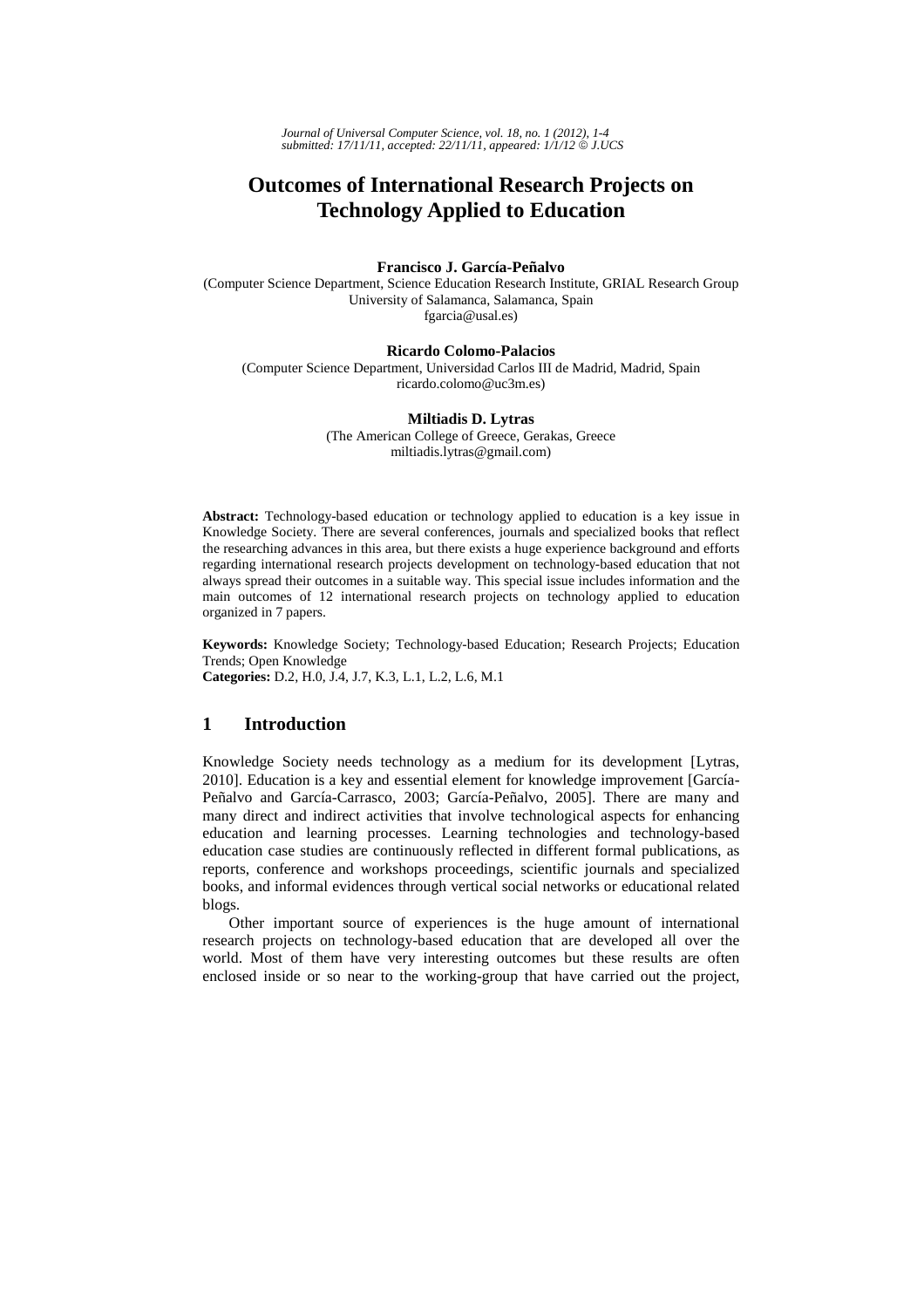failing in the spread or dissemination activities and causing researchers to reinvent the wheel over and over again.

The main goal of this special issue is to join in a monographic a high level sample of technology-based educational projects supported by different organizations and institutions. These projects must fulfil the following requirements:

- The main topic of the project is technology applied to education into an international scope.
- The project must be funded by a prestigious public or private organization.
- The project should be in the last year of its development or finished in the last two years.

According the requirements above, 7 papers have been selected, introducing 12 different projects that are presented in Section 2.

## **2 Special issue contents**

European Union supports several programmes regarding technology-based education. The European Commission's Lifelong Learning Programme (http://ec.europa.eu/education/lifelong-learning-programme/doc78\_en.htm) enables people at all stages of their lives to take part in learning experiences, as well as helping to develop the education and training sector across Europe. There are four sub-programmes which fund projects at different levels of education and training, i.e., **Comenius** for schools, **Erasmus** for higher education, **Leonardo da Vinci** for vocational education and training, and **Grundtvig** for adult education. Also, there are other projects in areas that are relevant to all levels of education, so called Key Actions, such as language learning, information and communication technologies, policy co-operation and dissemination and exploitation of project results are funded through the transversal part of the Programme. Regarding Lifelong Learning Leonardo da Vinci Programme, Gatteschi *et al*. introduce the TIPTOE Project which tackles the problem of interpretation and application of the EQF (European Qualification Framework) [EQF, 08] principles from a practical perspective, by specifically focusing on a sector that is considered of primary importance for the markets and for the partnership: the trade sector. In this project, partners propose a methodology capable of mitigating both the gap between the different European education and training systems as well as the (cultural) differences in the content and interpretation of occupations within the European labour market.

While Lifelong Learning Programme is mainly oriented to practice and experimentation in different educational contexts, European Union Framework Programme bundles all research-related European Union initiatives together under a common roof playing a crucial role in reaching the goals of growth, competitiveness and employment. Research and advance in the education field and specially in learning technologies are common issues in Framework Programme projects. This programme is the most presented in the special issue with 5 projects. Caballé *et al.* introduce ALICE (Adaptive Learning via Intuitive/Interactive, Collaborative and Emotional Systems) project related outcomes. The main goal of this project is to build an innovative adaptive environment for eLearning combining personalization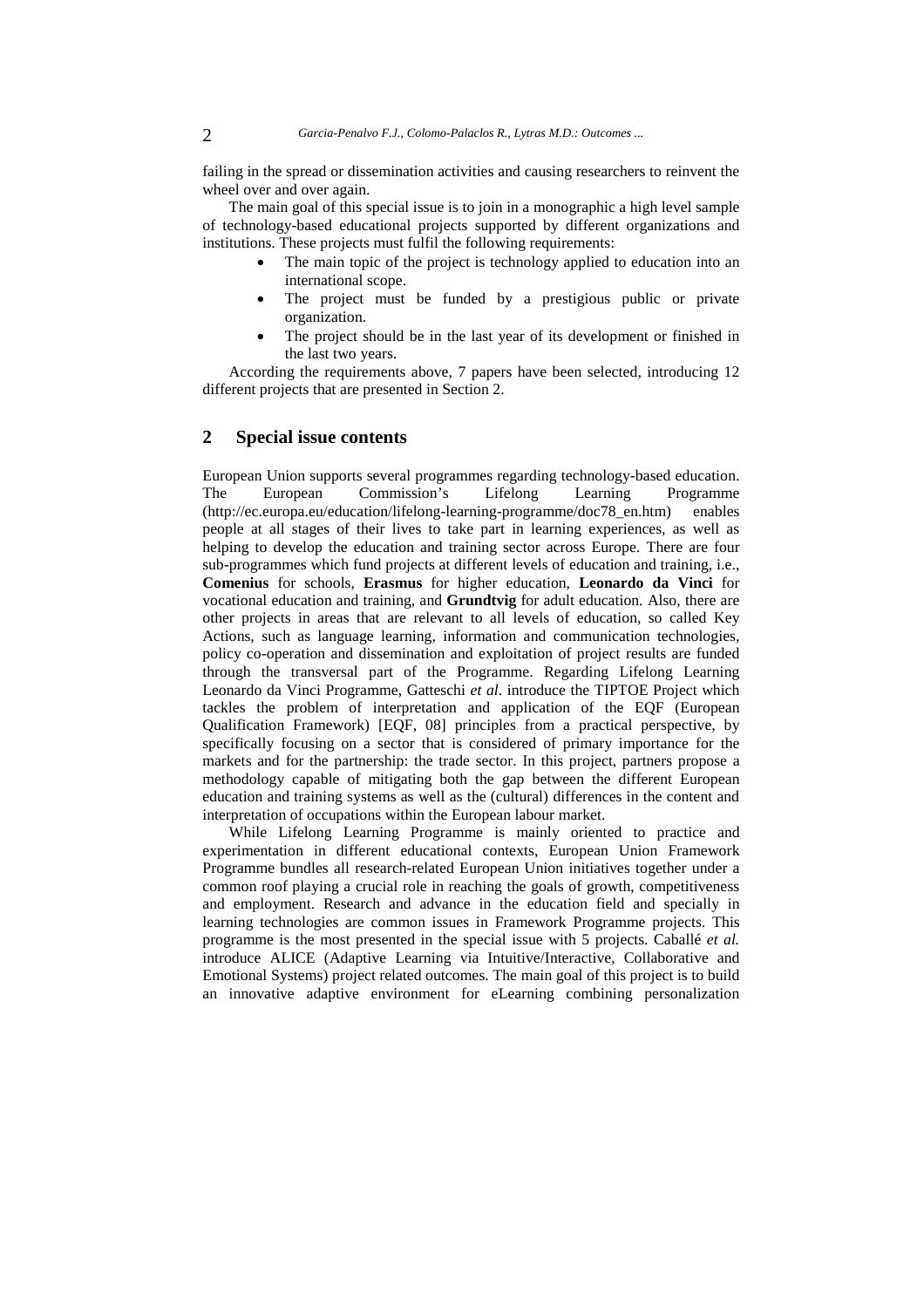collaboration and simulation aspects with an affective/emotional based approach, able to contribute towards overcoming the existing limitations of current eLearning systems and content. Specifically, in this paper authors introduce a new paradigm so called Collaborative Complex Learning Objects (CC-LO). This is a special type of Learning Object that aims to leverage the knowledge elicited during live sessions of collaborative learning, augmented with author-generated information, to produce interactive and attractive resources to be experienced and played by learners.

Sloep *et al.* present three Framework Programme projects that address aspects of networked learning: idSpace, LTfLL and Handover. idSpace assumes the existence of a community of innovators, for which it has built an online platform that allows them to share and ultimately create knowledge. LTfLL takes a tooling perspective, its starting point is the availability of textual artefacts that are accessible online for (automatic) text analysis; the tools cover individual learning and collaborative knowledge building, either separately or jointly, and the networked learners are then given targeted advice on how to proceed in their learning efforts. Finally, Handover project is regarding informal learning about 'handing over' patients between healthcare workers, such processes may be optimized through staff training.

Boticario *et al.* are the responsible of the EU4ALL project.EU4ALL develops a general framework to address the needs of accessible lifelong learning at Higher Education level. This framework consists of several standards-based interoperable components integrated into an open web service architecture aimed at supporting adapted interaction to guarantee students' accessibility needs.

Educational projects also appear in industry programmes. Fonseca *et al.* introduce the PLAYER project, supported by the European Commission, under the Competitiveness and Innovation Framework Programme. This project uses serious games in order to enable learning entrepreneurial skills progressively, by guiding users to develop a business idea in the form of a business plan.

Alier *et al*. presents a set of projects supported by the Science and Innovation Spanish Ministry INNPACTO Programme that involves an international consortium in order to advance in educational tool interoperability. They introduce the LearningApps project that aims to reduce the learning tools dispersion by creating a space where teachers and educational institutions can easily find these tools, and as well as to build and personalise – with a single click – their own e-learning environment in the cloud. The authors present LearningApps as an evolution and continuation of two previous projects: Campus and SUMA projects.

The last paper of this special is devoted to Open Knowledge in Higher Education [García-Peñalvo et al. 2010].This paper is rooted on a cooperation initiative among the Polytechnic University of Madrid and a set of Latin-America Institutions. Thus, Tovar *et al.* introduce two actions called "Strategic for development and research of Open Educational Resources" and "A technological framework applied to engineering academic and research networks". These actions are focused on the area of open educational resources (OER) and particularly the educational content of the OpenCourseWare (OCW) model.

#### **Acknowledgements**

This work has been partially supported by Universidad Carlos III de Madrid under "Ayudas para la organización de congresos y workshops" programme.